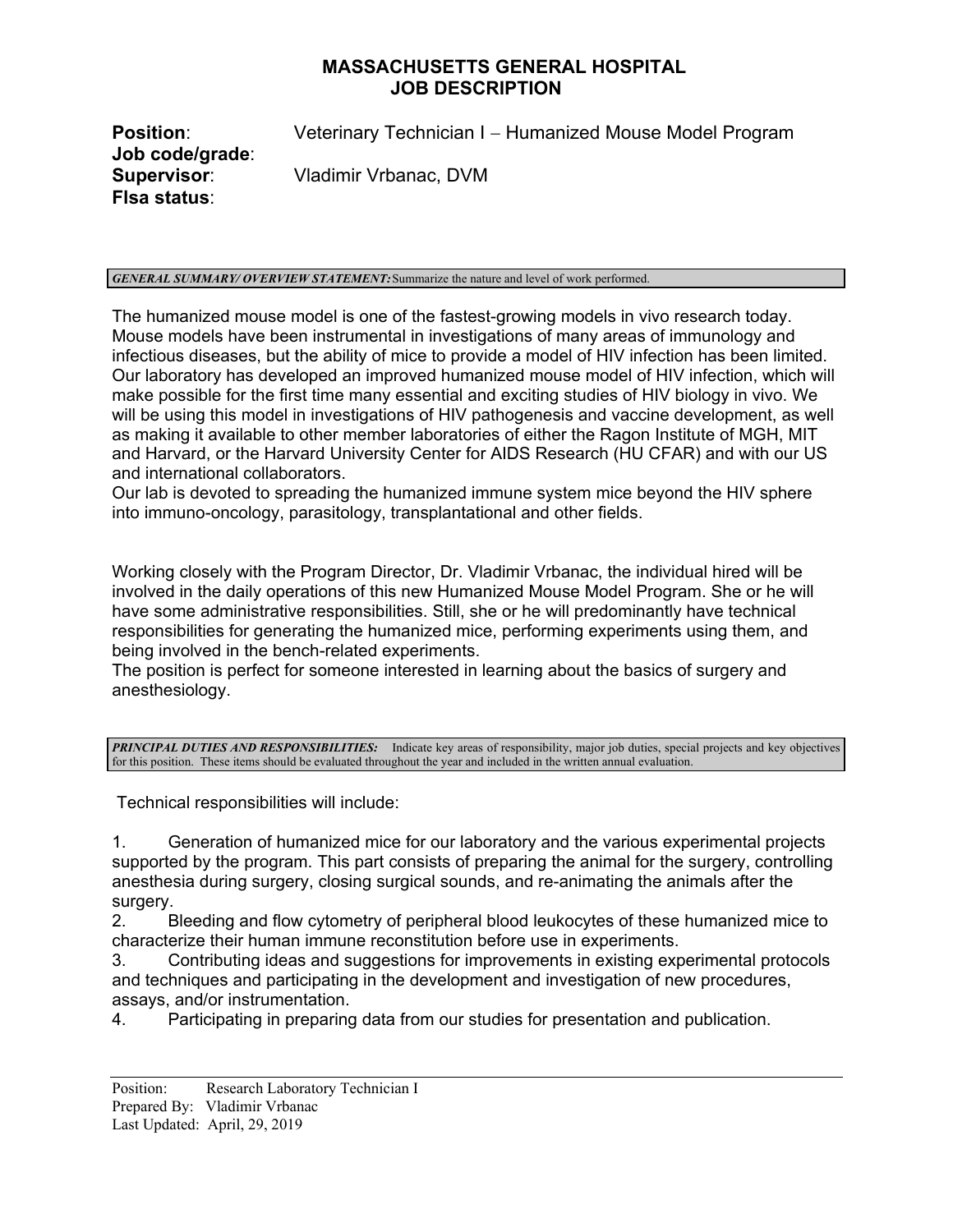5. Helping in the bench-related part of the experiments – PCR, cell culture, etc.

Administrative responsibilities will include:

1. Computerized record-keeping for the humanized mice generated and used for various experimental projects supported by the program.

2. Ordering mice and supplies required for the program's operations and record-keeping of mouse and supply inventories and expenses.

*QUALIFICATIONS:* (MUST be realistic, neither overstated nor understated, and related to the essential functions of the job.)

B.S or B.A in Biology, focusing on Microbiology, Immunology, Molecular Biology, or Animal Biology, or equivalent coursework required.

Administrative responsibilities will require knowledge of Microsoft Excel and Word applications. Familiarity with small animal work, cellular biology laboratory techniques, and flow cytometry will be beneficial for the technical responsibilities. Still, training in these and other methods will be provided, including procedures for the safe handling of HIV and HIV-infected mice.

**SKILLS/ ABILITIES/ COMPETENCIES REQUIRED:** (MUST be realistic, neither overstated nor understated, and related to the essential functions of the job.)

 1. Excellent laboratory procedure skills. Surgical skills would be helpful, but training will be provided.

- 2. Ability to work with the mice.
- 3. Excellent oral and written skills.
- 4. Ability to work in both independently and in team-effort situations.
- 5. Demonstrated organizational skills.
- 6. Dependability and excellent work habits.
- 7. Excellent personal computer and database skills.

8. Ability to work on Saturdays and after 5 PM as needed on days when surgery is

scheduled.<br>WORKING CONDITIONS: Describe the conditions in which the work is performed.

Work will be performed in the laboratory space of the Ragon Institute, 400 Technology Sq, Cambridge, MA. There will be extensive work with mice, which will involve exposure to mouse dander, wastes, bodily fluids and dust in working with the humanized mice. Position will include work with HIV and HIV-infected mice, for which training for safe handling will be provided. *SUPERVISORY RESPONSIBILITY:* List the number of FTEs supervised.

None.

*FISCAL RESPONSIBILITY:* Indicate financial "scope" information, i.e.: size of budget, volume, revnue, etc.

(NAME) Department Mgr. Vladimir Vrbanac Title: Program Director Date:

(NAME)